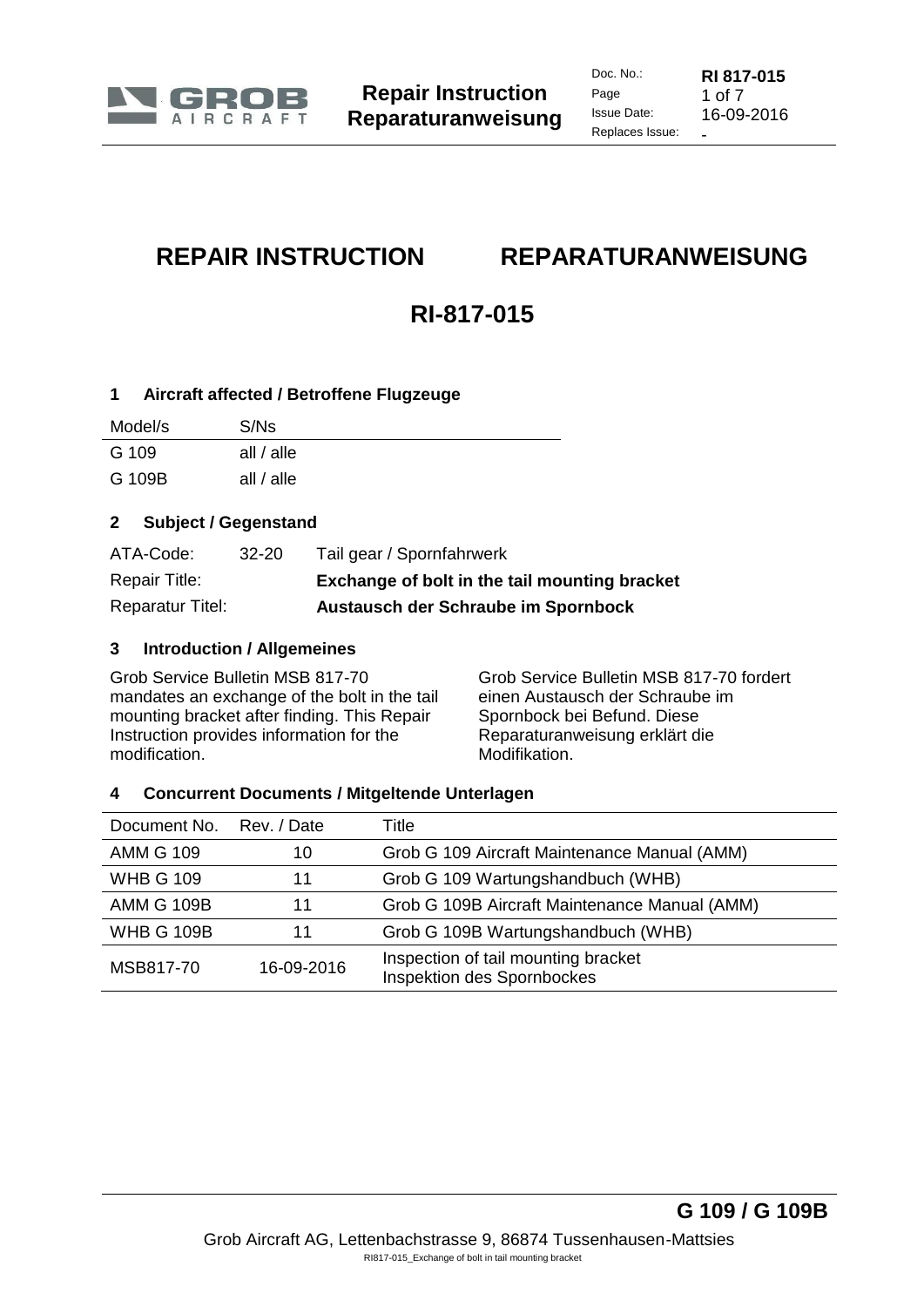

#### **5 Approval Note / Genehmigungsvermerk**

The technical content of this document has been approved under the authority of EASA Design Organisation Approval No. EASA.21J.030.

The associated repair design has been approved under the authority of EASA Design Organisation Approval No. EASA.21J.030.

#### **6 Limitations / Einschränkungen**

Die technischen Informationen in diesem Dokument sind im Rahmen der Privilegien des EASA Entwicklungsbetriebs Nr. EASA.21J.030 genehmigt.

Die zugehörige Gestaltung der Reparatur wurde im Rahmen der Privilegien des EASA Entwicklungsbetriebs Nr. EASA.21J.030 genehmigt.

N/A N/A

### **7 Repair Instruction / Reparaturanweisung**

- 7.1 Dismounting of the tail wheel unit / Ausbau des Spornfahrwerks
- 7.1.1

Dismount the tail wheel unit according to AMM chapter 3.10.6.

Bauen Sie das Spornfahrwerk entsprechend des WHB Kapitel 4.10.6 aus.

#### 7.1.2

Remove the tail wheel fork from the tail mounting bracket.

7.1.3

For the tail mounting bracket, P/N 109-2805 or P/N 109B-2805, continue with chapter [7.2.](#page-1-0) For the tail mounting bracket,

<span id="page-1-0"></span>P/N 109B-2807, continue with chapter [7.3.](#page-3-0) For brackets, that are already modified with this RI, continue with chapter [7.4.](#page-4-0)

Entfernen Sie die Radgabel vom Spornbock.

Für einen Spornbock, Teile-Nr. 109-2805 oder Teile-Nr. 109B-2805, fahren Sie mit Kapitel [7.2](#page-1-0) fort. Für einen Spornbock, Teile-Nr. 109B-2807, fahren Sie mit Kapitel [7.3](#page-3-0) fort. Für einen bereits mit dieser RI modifizierten Spornbock fahren Sie mit Kapitel [7.4](#page-4-0) fort.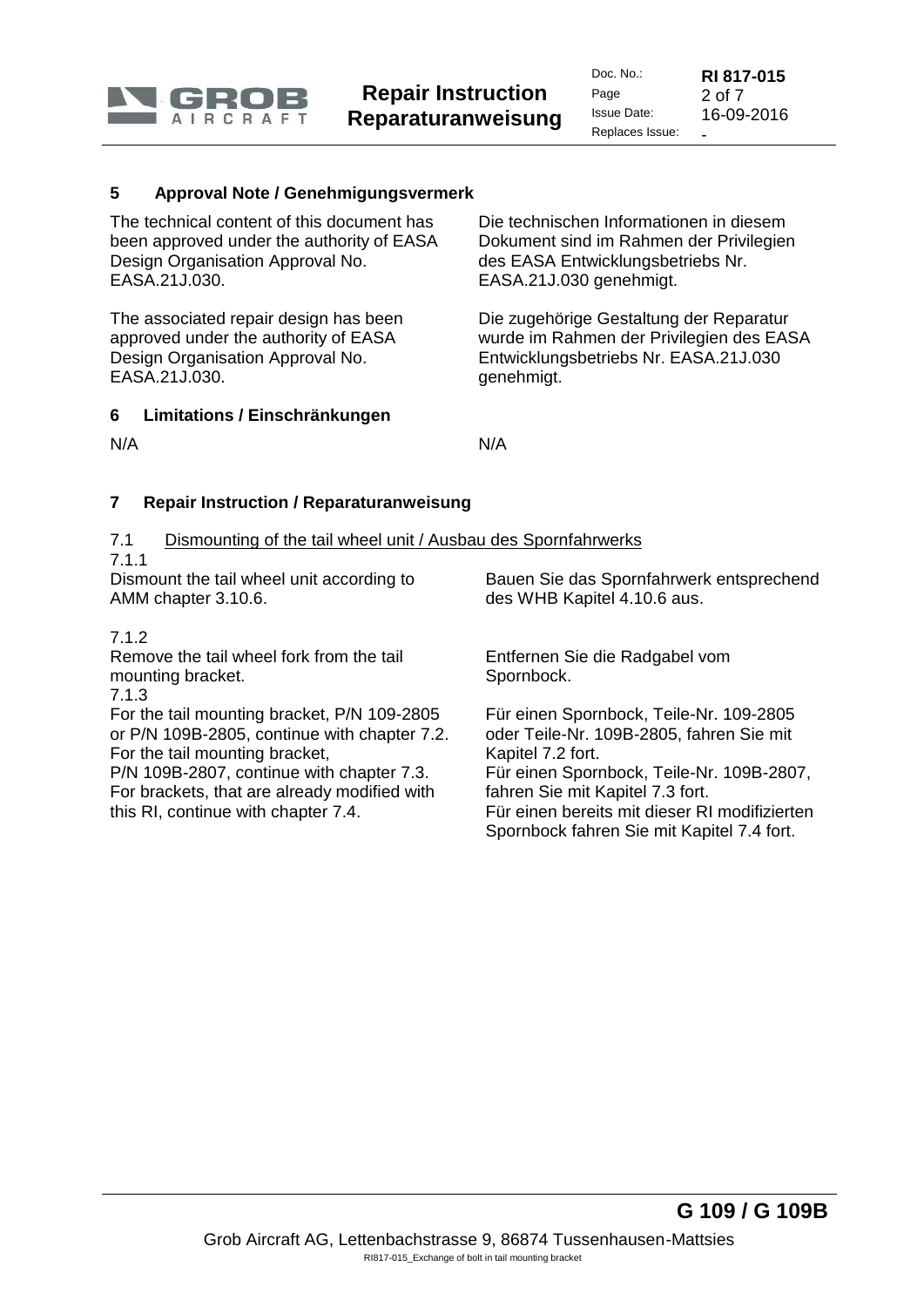

#### 7.2 Removal of the screw in the tail mounting bracket (model G 109 and partially G109B) / Ausbau der Schraube im Spornbock (Modell G 109 und teilweise G 109B)

#### 7.2.1

Cut-off the head of the bolt (Figure 1 Pos. 10) carefully. Do not damage the plate.

Trennen Sie den Kopf der Schraube (Abbildung 1 Pos. 10) vorsichtig ab. Beschädigen Sie nicht das Blech.



**Figure 1 Tail mounting bracket G 109 (109-2805) and G 109B (109B-2805)/ Abbildung 1 Spornbock G 109 (109-2805) und G 109B (109B-2805)**

### 7.2.2

Remove the bolt from the tube with a hammer and a drift punch.

### 7.2.3

Grind the separation point flush with the plate and remove the burr.

#### 7.2.4

Remove the corrosion from the tube and clean it with acetone or ethyl alcohol to remove the grease.

Entfernen Sie die Schraube im Rohr mit einem Hammer und einem Durchschlag.

Schleifen Sie die Trennstelle plan und entfernen Sie den Grat.

Entfernen Sie den Rost im Rohr und säubern Sie das Rohr mit Aceton oder Spiritus um dieses fettfrei zu machen.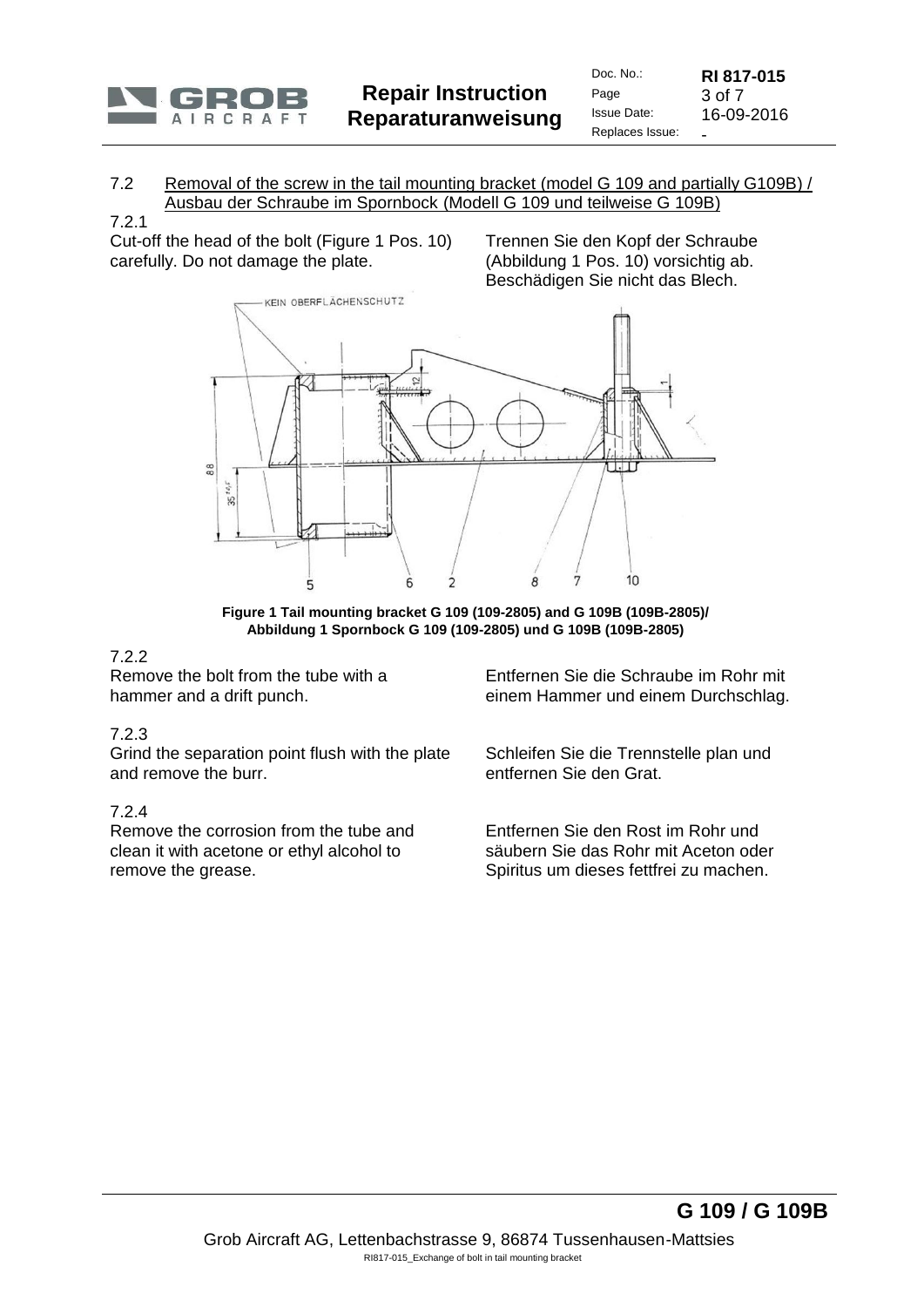

#### <span id="page-3-0"></span>7.3 Removal of the screw in the tail mounting bracket for other G 109B / Ausbau der Schraube im Spornbock für andere G 109B

#### 7.3.1

Determine the center of the stud on the lower side of the tail mounting bracket (see Figure 2).

Ermitteln Sie die Mitte der Stiftschraube an der unteren Seite des Spornbocks (siehe Abbildung 2).



**Figure 2 Tail mounting bracket G 109B (109-2807) / Abbildung 2 Spornbock G 109B (109-2807)**

# 7.3.2

Mark the centre of the stud by center punching.

# 7.3.3

Drill up the stud step by step ( $\varnothing$  4mm, Ø6mm, Ø8mm) with a carbide drill until every welded connection between the stud (pos. 7, Figure 2) and the tube (pos. 6, Figure 2) is removed (see Figure 3).

Körnen Sie den Mittelpunkt der Stiftschraube.

Bohren Sie die Stiftschraube schrittweise (Ø4mm, Ø6mm, Ø8mm) mit einem Hartmetall Bohrer auf bis keine Schweißverbindung mehr zwischen Stiftschraube (Pos. 7, Abbildung 2) und Rohr (Pos. 6, Abbildung 2) besteht (siehe Abbildung 3).



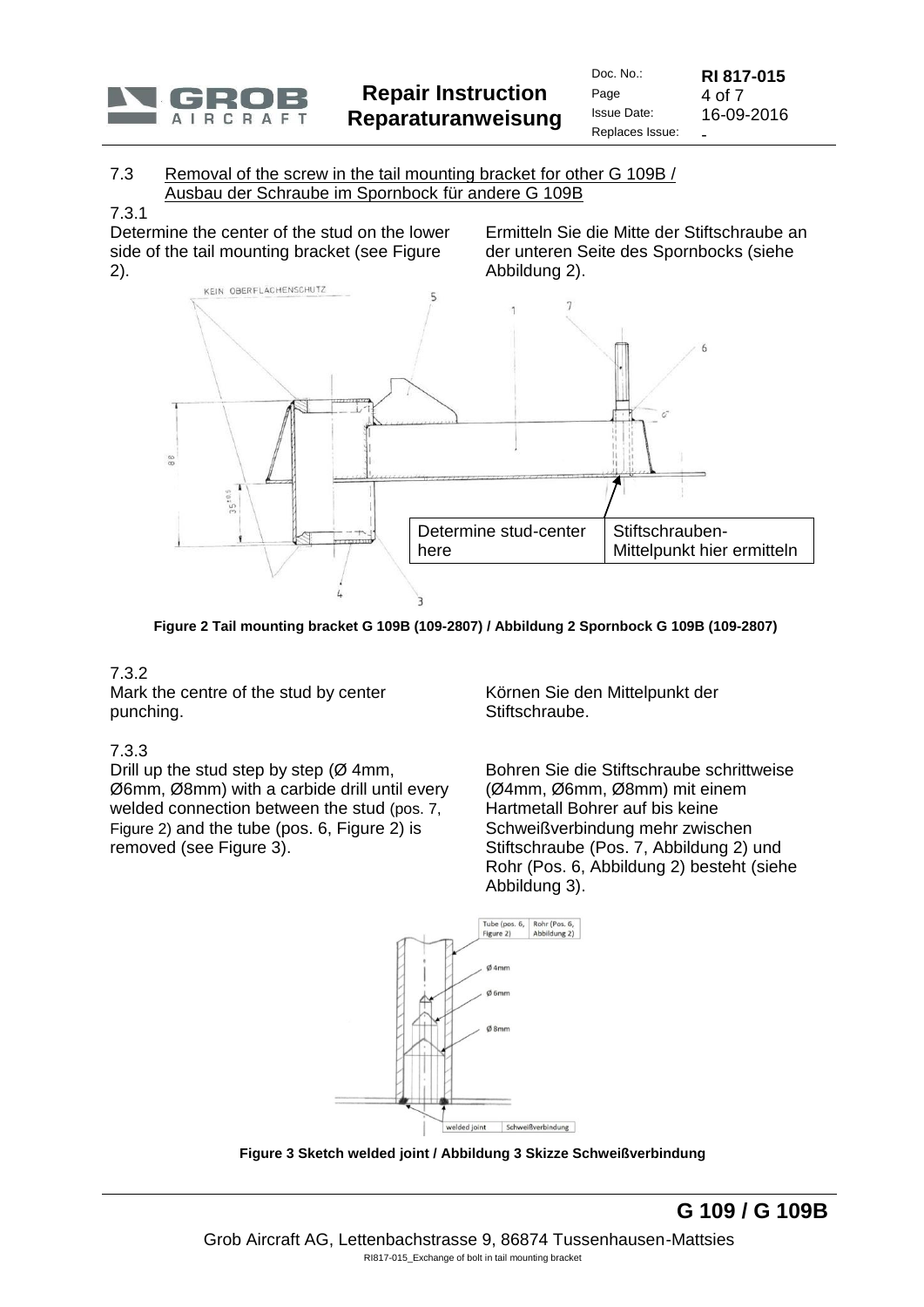

Doc. No.: **RI 817-015** Page 5 of 7<br>Issue Date: 16-09 16-09-2016 Replaces Issue:

# 7.3.4

Remove the stud from the tube with a hammer and a drift punch.

# 7.3.5

Remove the rust from the tube (pos. 6, Figure 2) and clean it with acetone or ethyl alcohol to remove the grease.

Entfernen Sie die Stiftschraube im Rohr mit einem Hammer und einem Durchschlag.

Entfernen Sie den Rost im Rohr (Pos. 6, Abbildung 2) und säubern Sie das Rohr mit Aceton oder Spiritus um diese fettfrei zu machen.

#### <span id="page-4-0"></span>7.4 Removal of the hexagon bolt after modification with RI 817-15 (all G 109 models) / Ausbau der Sechskant-Schraube nach Umbau mit RI 817-15 (alle G 109 Modelle)

### 7.4.1

Heat the area where the bolt is attached to. Start with 60°C and make sure that the heat is distributed evenly along the attached area of the bolt and the tube.

Erhitzen Sie den Bereich in dem die Sechskant-Schraube befestigt ist. Beginnen Sie mit 60°C und stellen Sie sicher, dass die Wärme gleichmäßig entlang der Befestigung zwischen Sechskant-Schraube und Rohr verteilt wird.

# 7.4.2

Try to remove the glued in bolt from the tube with a hammer. If the adhesive force between the bolt and the tube is still too strong, continue the heat process with higher temperatures as required until the bolt can be removed from the tube.

# 7.4.3

Remove the remaining adhesive from the tube. If necessary carefully remove the remaining adhesive inside the tube with a Ø8mm drill and a bench drilling machine.

# 7.4.4

Clean the tube with acetone or ethyl alcohol to remove the grease.

Versuchen Sie die eingeklebte Sechskant-Schraube mit einem Hammer aus dem Rohr zu entfernen. Falls die Klebekraft zwischen Seckskant-Schraube und Rohr noch zu stark ist, erhöhen Sie die Temperatur nach Bedarf bis die Sechskant-Schraube sich vom Rohr lösen lässt.

Entfernen Sie den restlichen Klebstoff aus dem Rohr. Wenn nötig, entfernen Sie den restlichen Klebstoff im Rohr mit einem Ø8mm Bohrer und einer Tischbohrmaschine.

Säubern Sie das Rohr mit Aceton oder Spiritus um dieses fettfrei zu machen.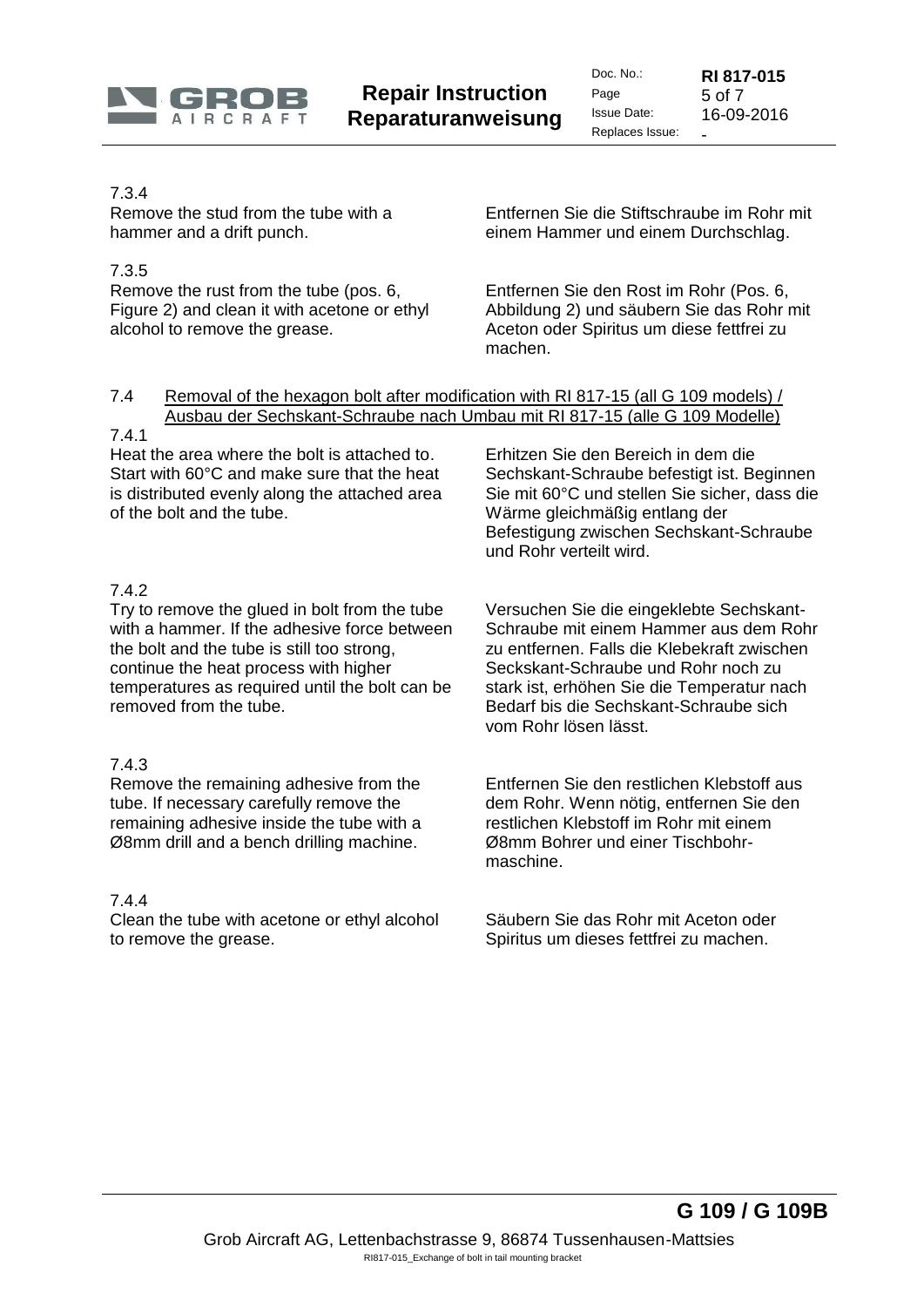

7.5 Installation of the hexagon bolt (all G 109 models) / Einbau der Sechskant-Schraube (alle G 109 Modelle) 7.5.1 Glue the hexagon bolt (item 1 of para. 9) into the tube with Araldite 2014 (item 2 of para. 9). Distribute the adhesive generously in the tube and on the bolt. Kleben Sie die Sechskant-Schraube (Lfd. Nr. 1 in Absatz 9) mit Araldite 2014 (Lfd: Nr. 2 in Absatz 9) in das Rohr. Verteilen Sie hierfür den Klebstoff großzügig im Rohr und auf der Sechskant-Schraube. **CAUTION:** Do not get any adhesive on the thread. **ACHTUNG:** das Gewinde klebstofffrei halten. 7.5.2 Remove the squeezed out excessive adhesive. Entfernen Sie den rausgequollenen, überschüssigen Klebstoff. 7.5.3 Let the adhesive cure at room temperature for about 24h. When heated to 40°C the adhesive cures within 3-4 hours Lassen Sie den Klebstoff bei Raumtemperatur ca. 24 Stunden aushärten. Bei Erhitzen auf 40°C härtet der Kleber innerhalb von 3-4 Stunden aus. 7.6 Installation of the tail wheel unit (all G 109 models) / Einbau des Spornfahrwerks (alle G 109 Modelle) 7.6.1 Install the tail mounting bracket (tailwheel) according to AMM chapter 3.10.6. 7.6.2 Bauen Sie den Spornbock (Spornfahrwerk) entsprechend des WHB Kapitel 4.10.6 ein. Install the tailwheel fork to the tail mounting bracket. Bauen Sie die Fahrwerksgabel in den Spornbock.

7.6.3

Tighten the nuts with a maximum torque of 16Nm.

Ziehen Sie die Muttern mit einem maximalen Drehmoment von 16Nm an.